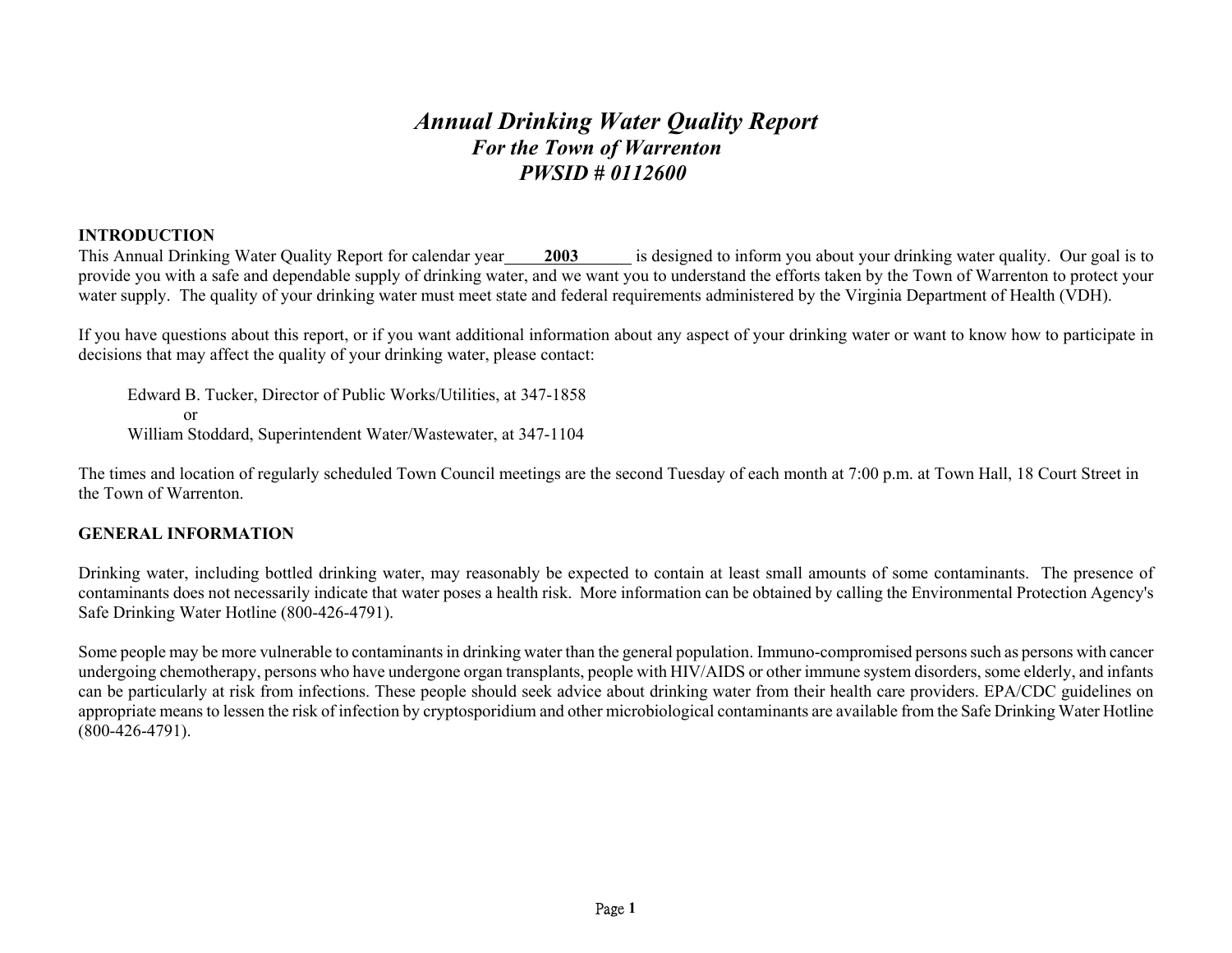The sources of drinking water (both tap water and bottled water) include rivers, lakes, streams, ponds, reservoirs, springs, and wells. As water travels over the surface of the land or through the ground, it dissolves naturally-occurring minerals and, in some cases, radioactive material, and can pick up substances resulting from the presence of animals or from human activity. Contaminants that may be present in source water include: (1) Microbial contaminants, such as viruses and bacteria, which may come from sewage treatment plants, septic systems, agricultural livestock operations, and wildlife. (2) Inorganic contaminants, such as salts and metals, which can be naturally-occurring or result from urban stormwater runoff, industrial or domestic wastewater discharges, oil and gas production, mining, or farming. (3) Pesticides and herbicides, which may come from a variety of sources such as agriculture, urban stormwater runoff, and residential uses. (4) Organic chemical contaminants, including synthetic and volatile organic chemicals, which are byproducts of industrial processes and petroleum production, and can also come from gas stations, urban stormwater runoff, and septic systems. (5) Radioactive contaminants, which can be naturally-occurring or be the result of oil and gas production and mining activities. In order to ensure that tap water is safe to drink, EPA prescribes regulations which limit the amount of certain contaminants in water provided by public water systems. Food and Drug Administration regulations establish limits for contaminants in bottled water which must provide the same protection for public health.

# SOURCE(S) and TREATMENT OF YOUR DRINKING WATER

The sources of your drinking water are from both surface water and groundwater as described below:

Warrenton Reservoir: Located north of town with a capacity of approximately 120 million gallons.

Airlie Reservoir: Located northwest of town on the Airlie Foundation Property with approximately 183 million gallons for town use.

Well # 5: Located near Rady Park producing approximately 52,000 gallons per day.

Well # 6: Located in the Warrenton Lakes Subdivision producing approximately 20,000 gallons per day.

Your drinking water supply is treated as described below:

The water from the reservoirs is treated by the Water Filtration Plant located at 7240 Blackwell Road, Warrenton, VA. The water from the two wells does not require treatment and is sampled and monitored on a periodic basis to verify its quality.

A source water assessment of our system was conducted by the Virginia Department of Health. The Reservoirs were determined to be of high susceptibility to contamination using the criteria developed by the state in its approved Source Water Assessment Program.

Town staff is aware of the potential contamination sources identified by the Virginia Department of Health and monitor those areas to prevent and/or limit any negative impacts to the system.

The assessment report consists of maps showing the source water assessment areas, an inventory of known land use activities of concern, and documentation of any known contamination within the last 5 years. The report is available by contacting your water system representative at the phone number or address given elsewhere in this drinking water quality report.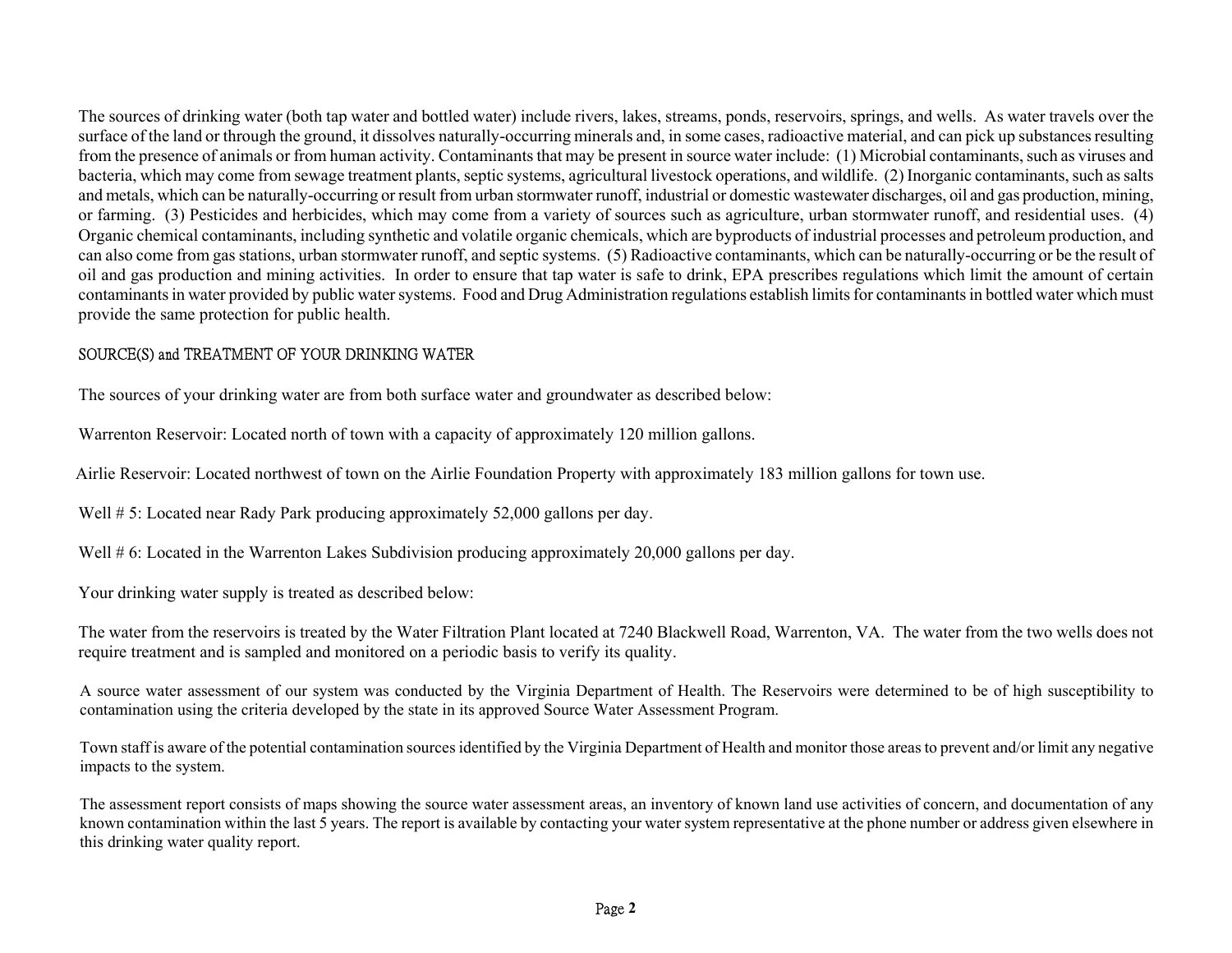#### **DEFINITIONS**

Contaminants in your drinking water are routinely monitored according to Federal and State regulations. The following table shows the results of our monitoring for the period of January 1<sup>st</sup> to December 31<sup>st</sup>, 2003. In the table and elsewhere in this report you will find many terms and abbreviations you might not be familiar with. The following definitions are provided to help you better understand these terms:

*Non-detects (ND) - lab analysis indicates that the contaminant is not present* 

*Parts per million (ppm) - one part per million corresponds to one minute in two years or a single penny in \$10,000.* 

*Parts per billion (ppb) - one part per billion corresponds to one minute in 2,000 years, or a single penny in \$10,000,000.* 

*Parts per trillion (ppt) - one part per trillion corresponds to one minute in 2,000,000 years, or a single penny in \$10,000,000,000.* 

*Picocuries per liter (pCi/L) - picocuries per liter is a measure of the radioactivity in water.* 

*Nephelometric Turbidity Unit (NTU)* - *nephelometric turbidity unit is a measure of the clarity, or cloudiness, of water. Turbidity in excess of 5 NTU is just noticeable to the average person. Turbidity is monitored because it is a good indicator of the effectiveness of our filtration system.* 

*Action Level (AL) - the concentration of a contaminant which, if exceeded, triggers treatment or other requirements which a water system must follow.* 

*Treatment Technique (TT) - a required process intended to reduce the level of a contaminant in drinking water.* 

*Maximum Contaminant Level, or MCL - the highest level of a contaminant that is allowed in drinking water. MCLs are set as close to the MCLGs as feasible using the best available treatment technology.* 

*Secondary Maximum Contaminant Level, or SMCL - Maximum contaminant levels may be either "primary" (PMCL), meaning based on health considerations or "secondary" (SCML) meaning based on aesthetic considerations.* 

*Maximum Contaminant Level Goal, or MCLG - the level of a contaminant in drinking water below which there is no known or expected risk to health. MCLGs allow for a margin of safety.*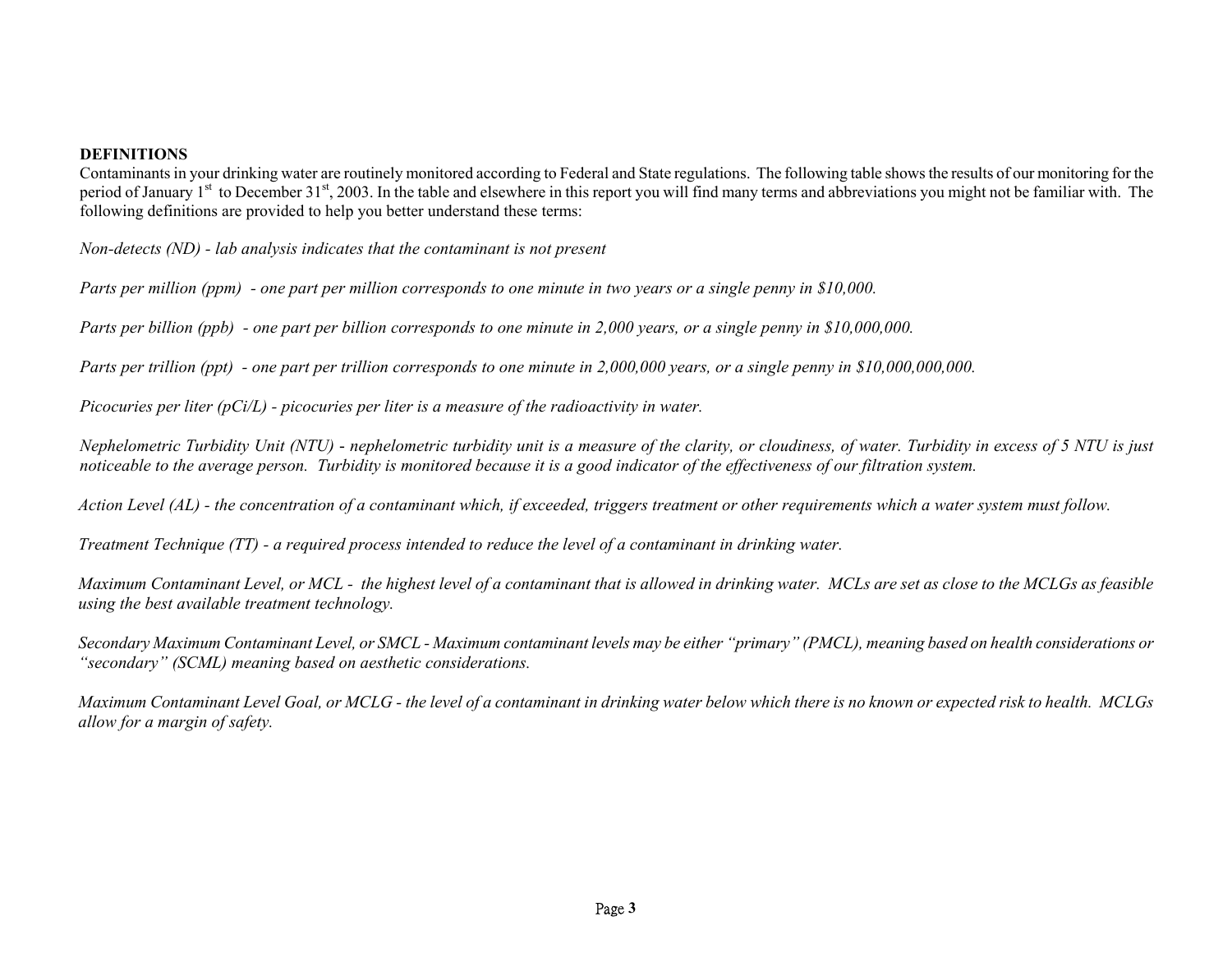# **WATER QUALITY RESULTS**

| <b>I. Microbiological Contaminants</b> – Were there any detections? $($ ) Yes, as described below. $(X)$ No |
|-------------------------------------------------------------------------------------------------------------|
|-------------------------------------------------------------------------------------------------------------|

| Contaminant             | MCLG | MCL                                                                                                     | No. of Samples<br>Indicating<br>Presence of<br>Bacteria | Violation<br>(Y/N) | Sampling Year | Typical Source of Contamination          |
|-------------------------|------|---------------------------------------------------------------------------------------------------------|---------------------------------------------------------|--------------------|---------------|------------------------------------------|
| Total coliform bacteria |      | positive monthly sample                                                                                 | None                                                    | N <sub>0</sub>     | 2003          | Naturally present in the<br>environment. |
| Fecal coliform bacteria |      | A routine sample and a repeat sample<br>are total coliform positive, and one is<br>also fecal positive. | None                                                    | N <sub>0</sub>     | 2003          | Human and animal fecal<br>waste.         |

#### **II. Lead and Copper Contaminants** – Were there any detections? ( **X** ) Yes, as described below. ( ) No

| Contaminant | Units of<br>Measurement | Action<br>level | MCLG | Results of samples<br>for the $90th$<br>Percentile Value | Action<br>Level<br>Exceedance<br>(Y/N) | Sampling<br>Year | $#$ of Sampling<br>Sites Exceeding<br>Action level | <b>Typical Source of Contamination</b>   |
|-------------|-------------------------|-----------------|------|----------------------------------------------------------|----------------------------------------|------------------|----------------------------------------------------|------------------------------------------|
| Lead        | ppb                     |                 |      | <b>ND</b>                                                |                                        | 2003             |                                                    | Corrosion of household plumbing systems. |
| Copper      | ppm                     |                 | 1.3  | $0.334$ ppm                                              |                                        | 2003             |                                                    | Corrosion of household plumbing systems. |

#### **III. Turbidity –** Were there any detections? ( **X** ) Yes, as described below ( ) No

| Contaminant | <b>Treatment Technique Limits</b> | Level detected                             | Violation (Y/N) | Sampling Year | <b>Typical Source of</b><br>.)ontamınatıon |
|-------------|-----------------------------------|--------------------------------------------|-----------------|---------------|--------------------------------------------|
| Turbidity   | 5 NTU maximum                     | $\mu$ highest single measurement = .46 NTU | No              | 2003          | Soil runoff                                |
|             | $\leq$ 0.5 NTU 95% of the time    | lowest monthly percentage $= 100\%$        | N <sub>0</sub>  | 2003          |                                            |

# **IV. Other Chemical and Radiological Contaminants** – Were there any detections? ( **X** ) Yes, as described below. ( ) No

| Contaminant    | Units of | <b>MCLG</b> | <b>MCL</b> | Level    | Violation | Range of               | Sampling | <b>Typical Source of Contamination</b>                 |
|----------------|----------|-------------|------------|----------|-----------|------------------------|----------|--------------------------------------------------------|
|                | Measure- |             |            | Detected | (Y/N)     | Detection at           | Year     |                                                        |
|                | ment     |             |            |          |           | <b>Sampling Points</b> |          |                                                        |
| Alpha Emitters | pCi/L    |             | $\sim$     | 3.7      | N         | $0.1 - 3.7$            | 2000     | Erosion of natural deposits in the earth. <sup>1</sup> |
| Nitrate        | ppm      | 10          | 10         | 3.53     | N         | $ND - 3.53$            | 2003     | Erosion of natural deposits in the earth. <sup>2</sup> |
| Fluoride       | ppm      |             |            | .86      | N         | $0.19 - 1.46$          | 2003     | Erosion of natural deposits; water additive            |
|                |          |             |            |          |           |                        |          | which promotes strong teeth; discharge from            |
|                |          |             |            |          |           |                        |          | fertilizer and aluminum factories                      |

<sup>1</sup> Some people who drink water containing alpha emitters and radium 226 or 228 in excess of the MCL over many years may have an increased risk of getting cancer.